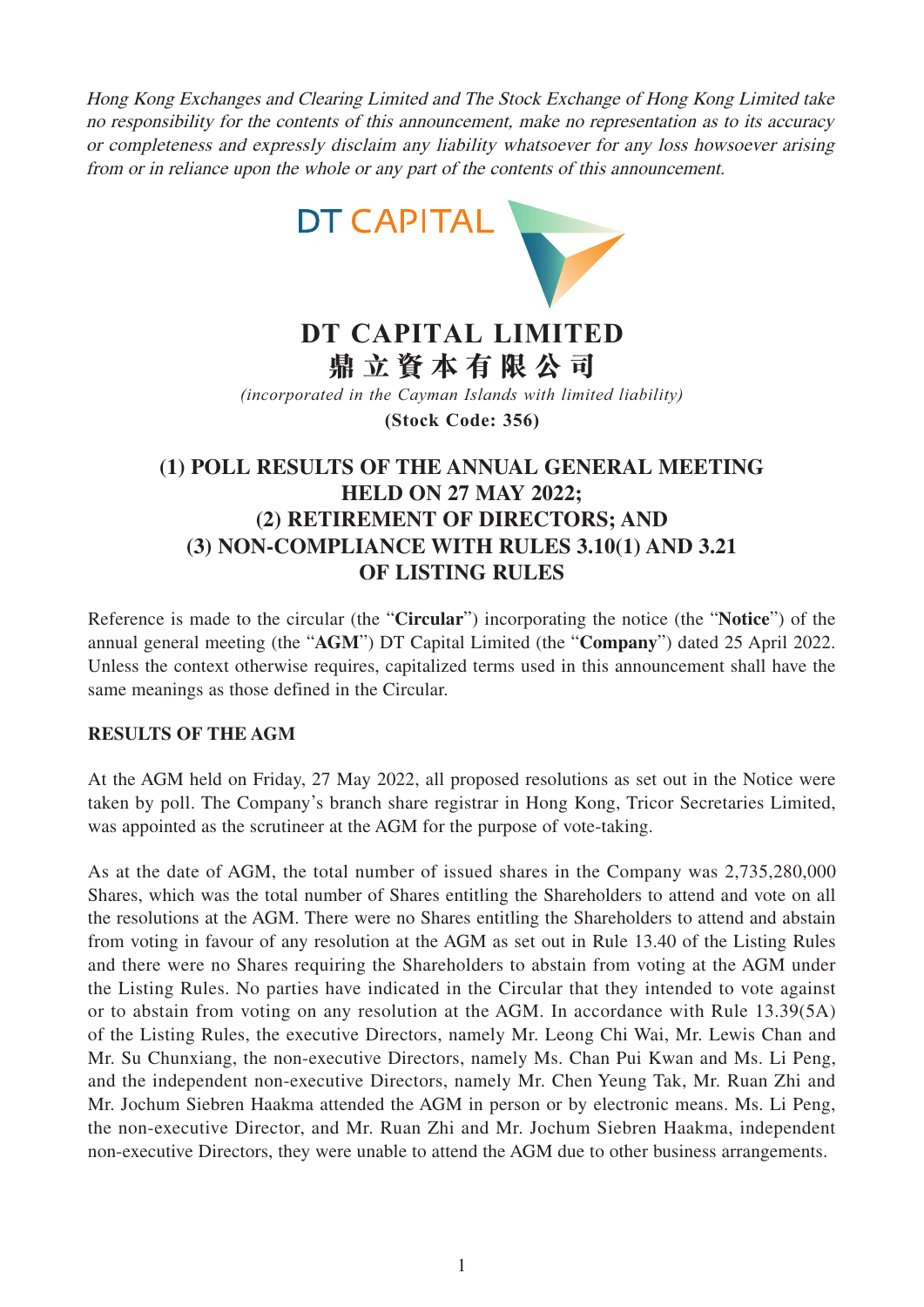The Board announces that, save for resolutions numbered 2(c) and 2(d), all the other proposed resolutions were duly passed by the Shareholders at the AGM. The poll results in respect of each of the resolutions were as follows:

| <b>ORDINARY RESOLUTIONS</b> |                                                                                                                                                                                                                                                                                                                                                                                                                                                                                          | <b>NUMBER OF VOTES</b><br>(Approximate $\%$ ) |                           |
|-----------------------------|------------------------------------------------------------------------------------------------------------------------------------------------------------------------------------------------------------------------------------------------------------------------------------------------------------------------------------------------------------------------------------------------------------------------------------------------------------------------------------------|-----------------------------------------------|---------------------------|
|                             |                                                                                                                                                                                                                                                                                                                                                                                                                                                                                          | For                                           | <b>Against</b>            |
| 1.                          | To receive, consider and adopt the audited consolidated<br>financial statements and the reports of the Directors<br>and auditors of the Company for the year ended<br>31 December 2021;                                                                                                                                                                                                                                                                                                  | 1,218,531,500<br>$(100\%)$                    | $\overline{0}$<br>$(0\%)$ |
| 2.                          | To re-elect Mr. Leong Chi Wai as executive<br>(a)<br>Director;                                                                                                                                                                                                                                                                                                                                                                                                                           | 1,218,531,400<br>$(100\%)$                    | $\overline{0}$<br>$(0\%)$ |
|                             | To re-elect Mr. Lewis Chan as executive Director;<br>(b)                                                                                                                                                                                                                                                                                                                                                                                                                                 | 1,218,531,500<br>$(100\%)$                    | $\overline{0}$<br>$(0\%)$ |
|                             | To re-elect Ms. Li Peng as non-executive<br>(c)<br>Director;                                                                                                                                                                                                                                                                                                                                                                                                                             | 3,701,500<br>$(0.3\%)$                        | 1,214,830,000<br>(99.7%)  |
|                             | To re-elect Mr. Ruan Zhi as independent<br>(d)<br>non-executive Director; and                                                                                                                                                                                                                                                                                                                                                                                                            | 3,701,300<br>$(0.3\%)$                        | 1,214,830,000<br>(99.7%)  |
|                             | To authorise the board of Directors to fix the<br>(e)<br>Directors' remuneration.                                                                                                                                                                                                                                                                                                                                                                                                        | 1,218,531,500<br>$(100\%)$                    | $\overline{0}$<br>$(0\%)$ |
| 3.                          | To re-appoint BDO Limited as the auditors of the<br>Company and authorise the board of Directors to fix<br>their remuneration;                                                                                                                                                                                                                                                                                                                                                           | 1,218,531,500<br>$(100\%)$                    | $\overline{0}$<br>$(0\%)$ |
| 4.                          | To grant the general mandate to the Directors to issue,<br>allot and otherwise deal with the Shares;                                                                                                                                                                                                                                                                                                                                                                                     | 1,218,531,500<br>$(100\%)$                    | $\overline{0}$<br>$(0\%)$ |
| 5.                          | To grant the general mandate to the Directors to<br>repurchase the Shares; and                                                                                                                                                                                                                                                                                                                                                                                                           | 1,218,531,400<br>$(100\%)$                    | $\overline{0}$<br>$(0\%)$ |
| 6.                          | To add the number of the Shares repurchased by the<br>Company to the mandate granted to the Directors<br>pursuant to the resolution no. 4.                                                                                                                                                                                                                                                                                                                                               | 1,218,531,500<br>$(100\%)$                    | $\overline{0}$<br>$(0\%)$ |
| <b>SPECIAL RESOLUTION</b>   |                                                                                                                                                                                                                                                                                                                                                                                                                                                                                          |                                               |                           |
| 7.                          | To approve the proposed amendments to the existing<br>memorandum of association and articles of association<br>of the Company and to adopt the new amended and<br>restated memorandum of association and amended<br>and restated articles of association of the Company<br>as the memorandum and articles of association of the<br>Company in substitution for and to exclusion of the<br>existing memorandum of association and articles of<br>association of the Company respectively. | 1,218,531,500<br>$(100\%)$                    | $\overline{0}$<br>$(0\%)$ |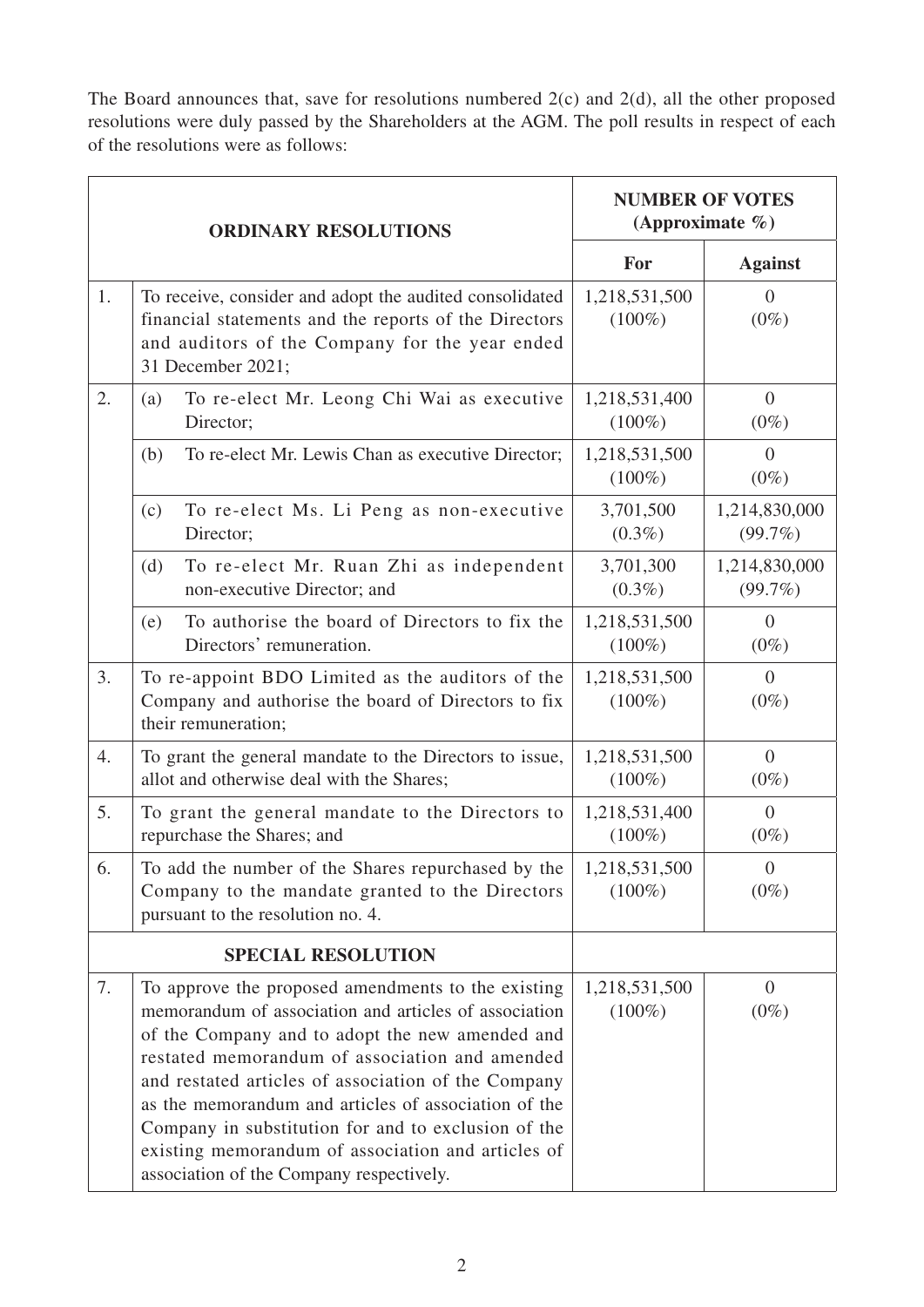As more than 50% of the votes were cast in favour of each of the resolutions no. 1, 2(a), 2(b), 2(e), 3 to 6 were passed as ordinary resolutions of the Company. As less than 50% of the votes were cast in favour of the resolutions numbered 2(c) and 2(d) were not passed as ordinary resolutions of the Company. As more than 75% of the votes were cast in favour of resolution no. 7, resolution no. 7 was passed as special resolution of the Company.

#### **RETIREMENT OF DIRECTORS**

The Board announces that resolution no. 2(c) in the AGM Notice regarding the re-election of Ms. Li Peng as a non-executive Director was not passed at the AGM since there was not a majority of votes cast for such resolution. Accordingly, Ms. Li Peng has retired as a non-executive Director with effect from the conclusion of the AGM in accordance with the articles of association of the Company

The Board also announces that resolution no. 2(d) in the AGM Notice regarding the re-election of Mr. Ruan Zhi as an independent non-executive Director was not passed at the AGM since there was not a majority of votes cast for such resolution. Accordingly, Mr. Ruan Zhi has retired as an independent non-executive Director with effect from the conclusion of the AGM in accordance with the Articles of Association.

The Board would like to thank Ms. Li Peng and Mr. Ruan Zhi for their valuable contributions and services during their tenure of office.

### **NON-COMPLIANCE WITH RULES 3.10(1) AND 3.21 OF LISTING RULES**

Pursuant to Rule 3.10(1) of the Listing Rules, every board of directors of a listed issuer must include at least three independent non-executive directors.

Upon the retirement of Mr. Ruan Zhi as an independent non-executive Director, the Board comprises less than three independent non-executive Directors, which is below the minimum requirement prescribed under Rule 3.10(1) of the Listing Rules.

Pursuant to Rule 3.21 of the Listing Rules, the audit committee of a listed issuer must comprise a minimum of three members. Upon the retirement of Mr. Ruan Zhi, the number of members of the audit committee of the Company reduces to two, which is below the minimum requirement prescribed under Rule 3.21 of the Listing Rules.

Pursuant to Rule 3.27(A) of the Listing Rules, an issuer must establish a nomination committee chaired by the chairman of the board or an independent non-executive director and comprising a majority of independent non-executive directors. Upon the retirement of Mr. Ruan Zhi, the chairman of the nomination committee is retired, which the nomination committee neither chaired by the chairman of the board nor an independent non-executive director requirement prescribed under Rule 3.27(A) of the Listing Rules.